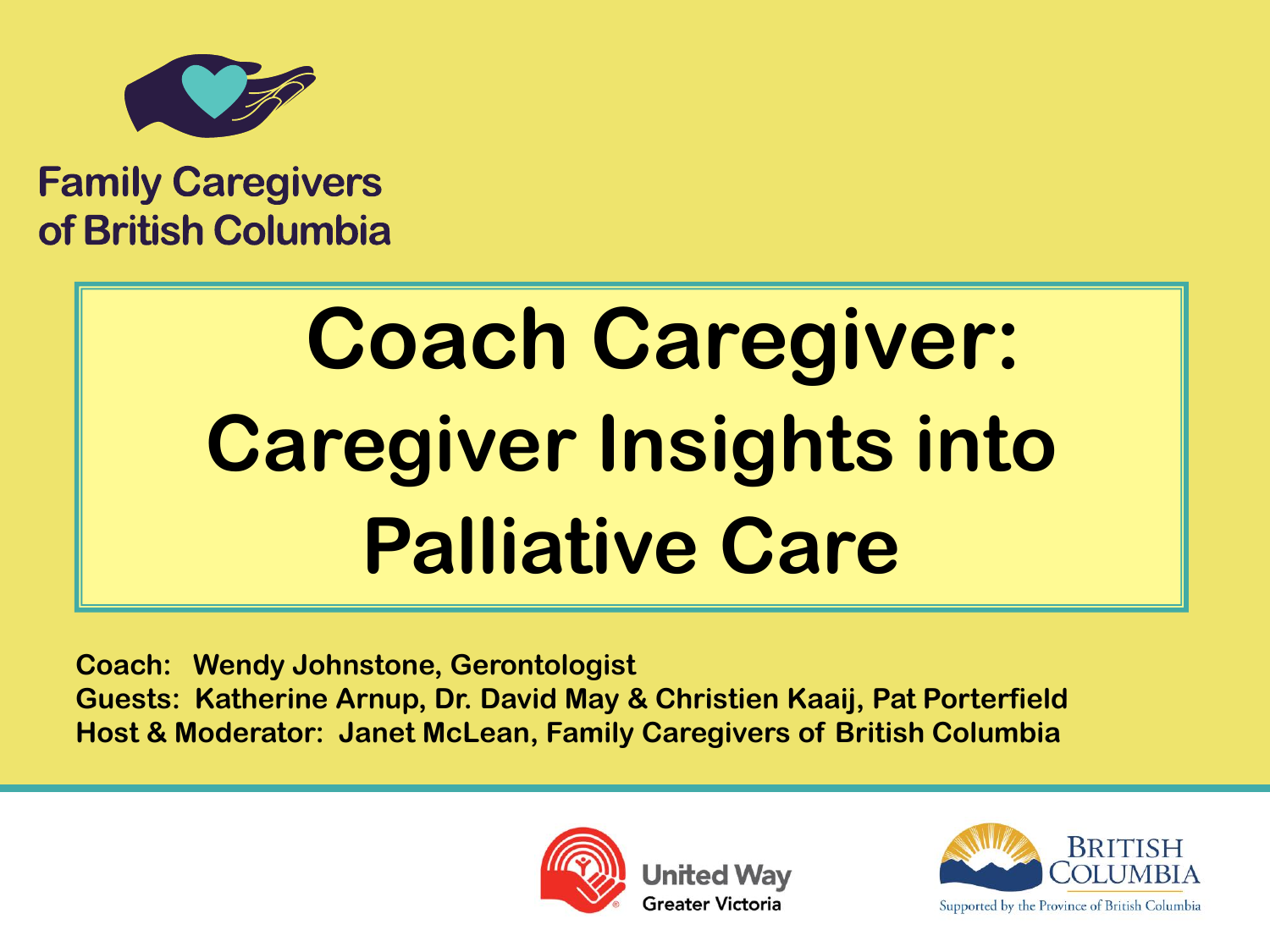## **Who We Are**

- **Family Caregivers of BC (FCBC) is a non-profit charity dedicated 100% to the wellbeing of family caregivers.**
- **27 years, first of its kind in Canada.**
- **Serving BC since 2010, past 3 years with Ministry of Health Patients as Partners provincial funding.**
- **60% of Board members must have caregiving experience.**

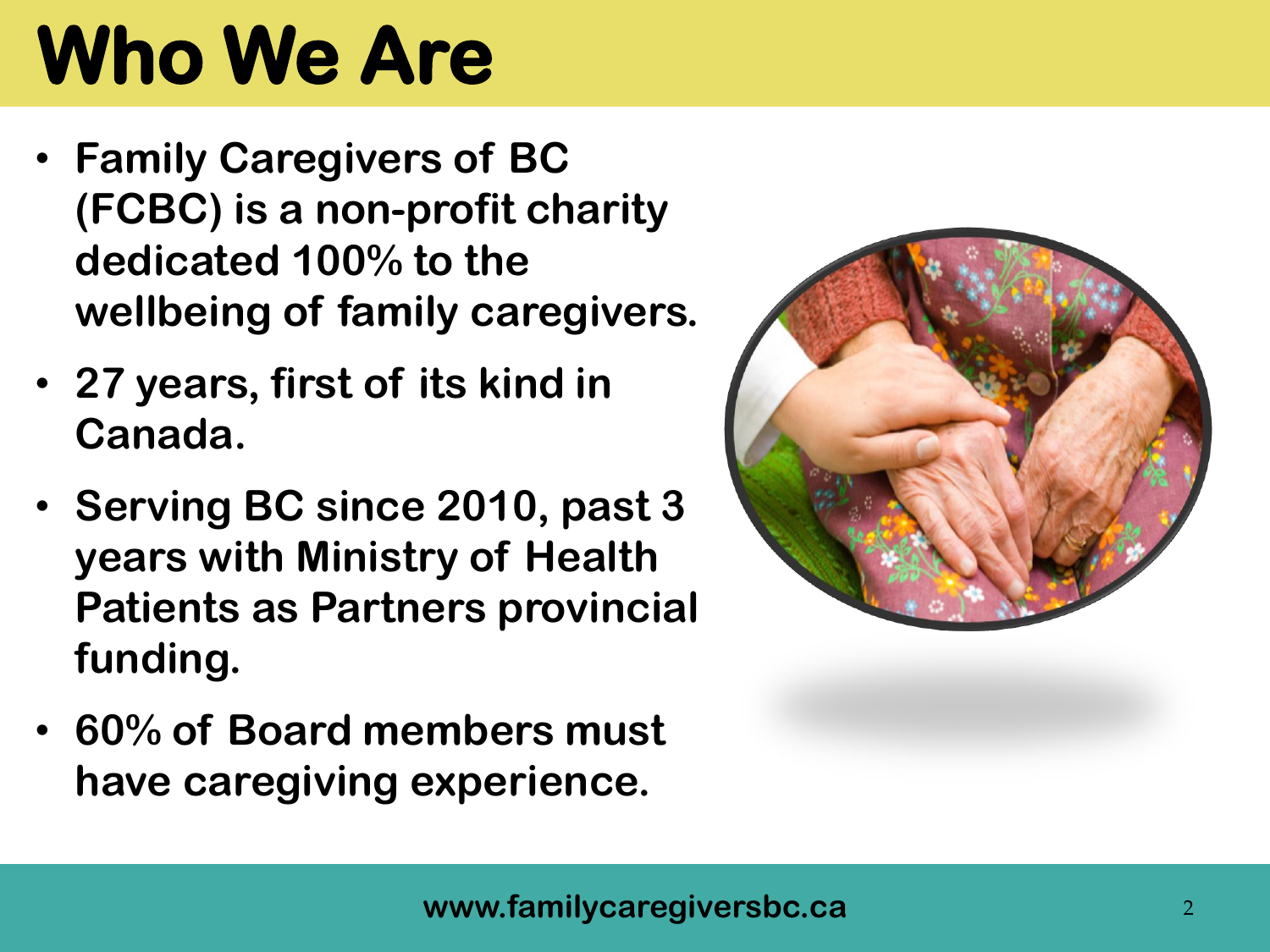## **What We Do… Please**

**Call 1-877-520-3267**

### **CAREGIVER SUPPORT**

**Information, referral & navigation**

**1-1 Caregiver Coaching**

**Support Groups**

**Online Resource Centre**

### **EDUCATION**

**Online Resource Centre**

**Webinars & Workshops**

**Events & Presentations**

**Visit [www.familycaregiversbc.ca](http://www.familycaregiversbc.ca/) for listing Visit [www.familycaregiversbc.ca](http://www.familycaregiversbc.ca/) for resources**

**Call 1-877-520-3267 for referral assessment**

**Visit [www.familycaregiversbc.ca](http://www.familycaregiversbc.ca/) for listing**

**Register @ [www.familycaregiversbc.ca](http://www.familycaregiversbc.ca/)**

**Caregiver Connection Newsletter & eNews – subscribe @ [www.familycaregiversbc.ca](http://www.familycaregiversbc.ca/)**

### **COLLABORATION & ENGAGEMENT**

**Health System Improvement**

**Contact us to engage as a voice for family caregivers in the health care system**

**Participate in Research**

**www.familycaregiversbc.ca** <sup>3</sup>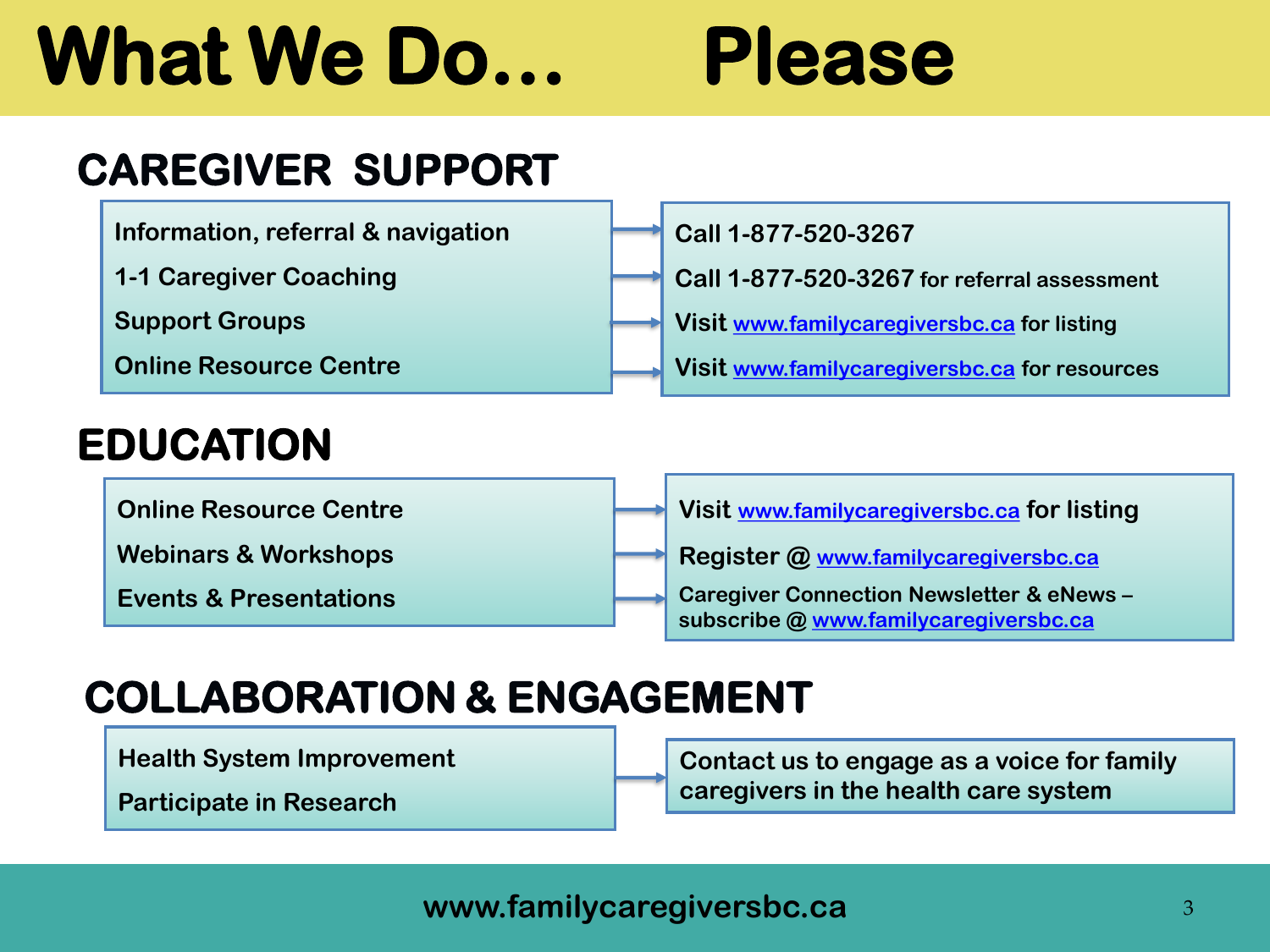## **Learning Objectives**

**As a result of this Caregiver Coach webinar, participants will:** 

- **Understand what palliative care is.**
- **Gain insight into the benefits.**
- **Learn when and how to access.**
- **Take away a list of reference materials for future exploration.**

### **PLEASE participate – interact in the chat box or put your hand up to speak!!**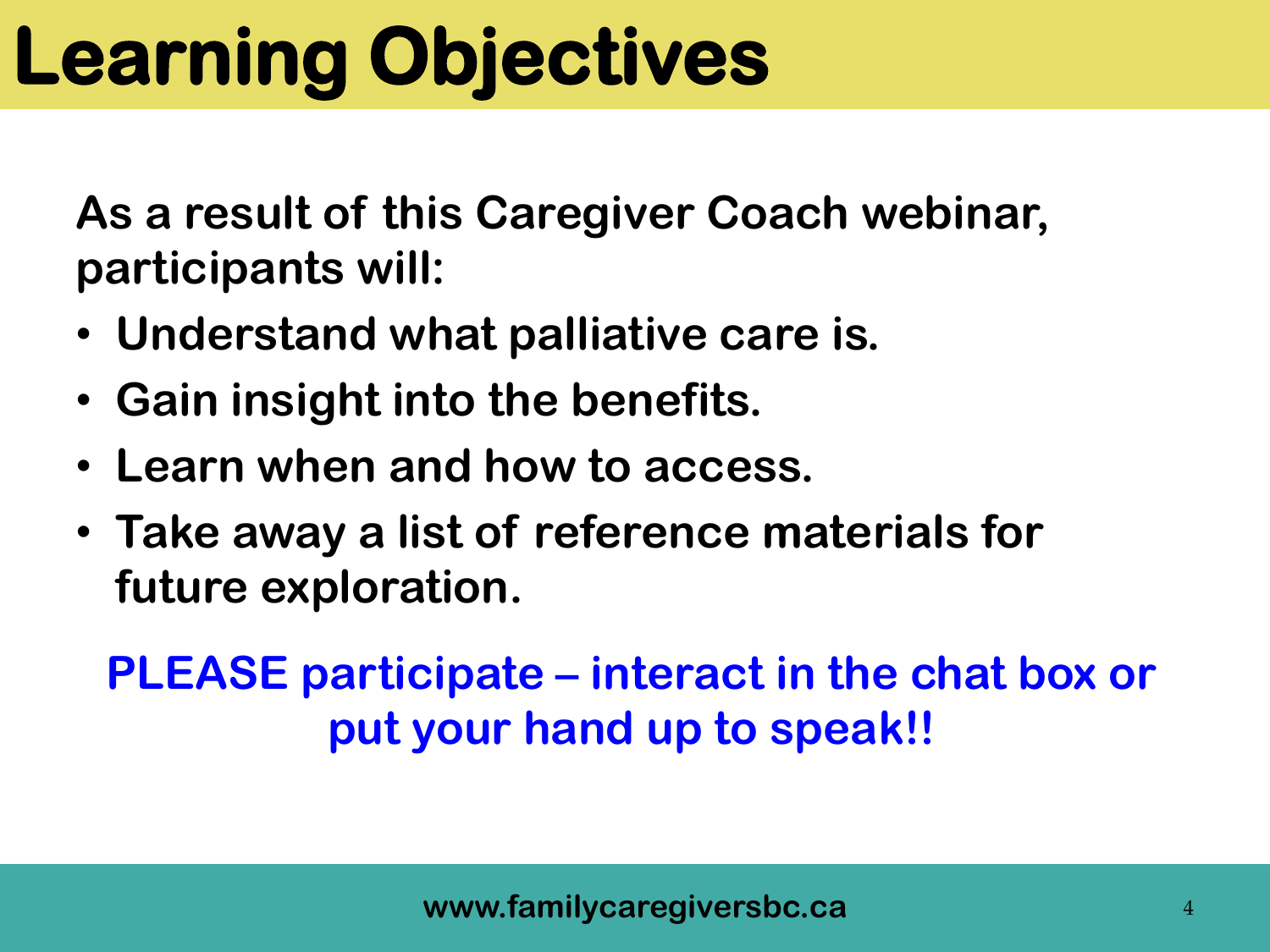## **Tonight's Coach**



**Wendy Johnstone**

**Wendy has a Masters degree in Gerontology and over 20 years of experience working with family caregivers and seniors.**

**In addition to her work with the Family Caregivers of BC, Wendy runs her own company in the Comox Valley called Keystone Elder Care Solutions.**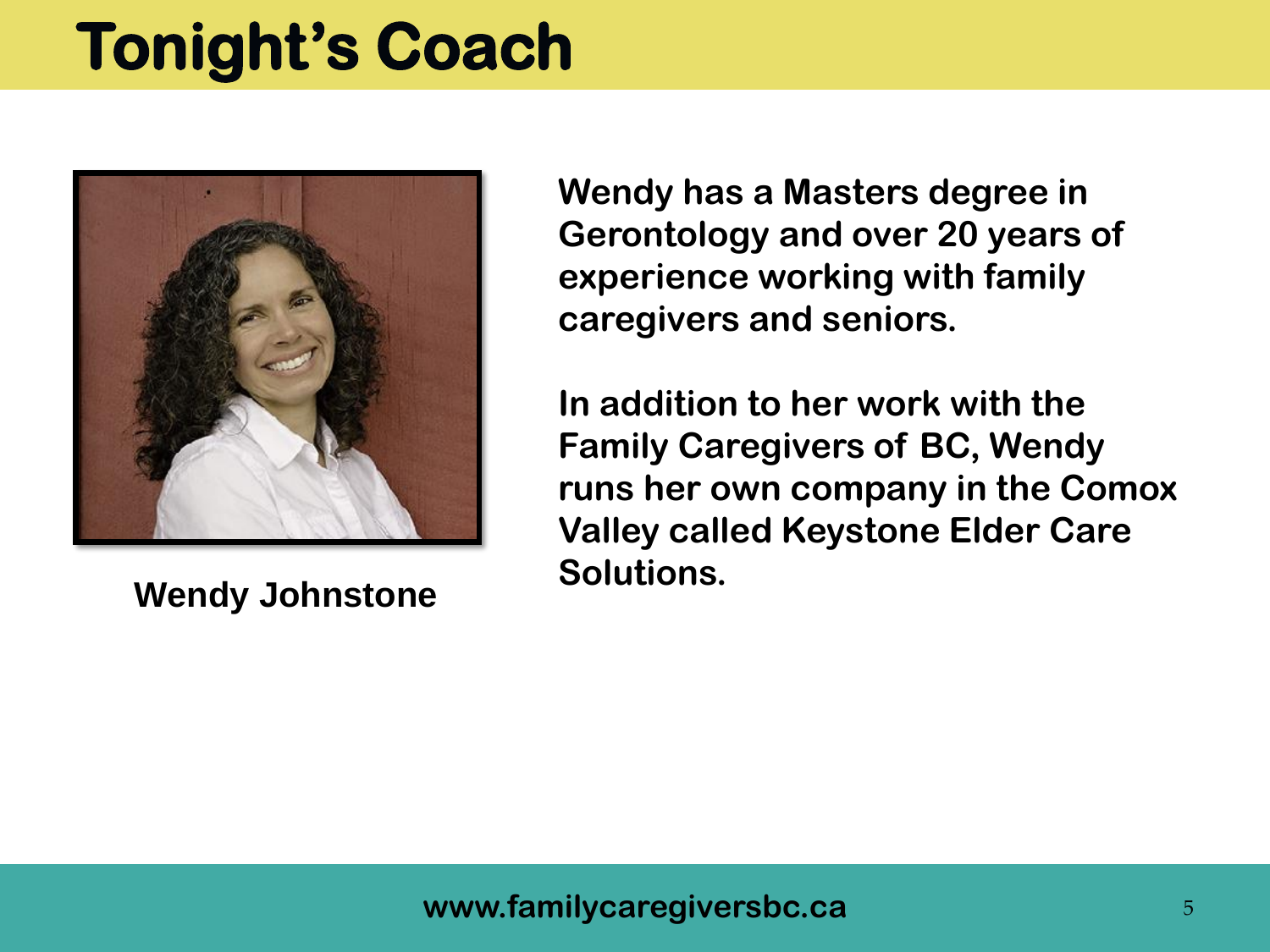## **Guest: Katherine Arnup**



**Katherine Arnup, PhD**

**Katherine Arnup is a writer, life coach, hospice volunteer, and a retired Carleton University professor.** 

**She is the author of several books including her latest "I Don't Have Time For This!" A Compassionate Guide to Caring for Your Parents and Yourself.**

**As a life coach, she provides compassionate, courageous support for people dealing with major transitions and for families and individuals dealing with aging, illness and end of life issues.** 

**You can contact her @** 

[katherine@katherinearnup.com](mailto:katherine@katherinearnup.com)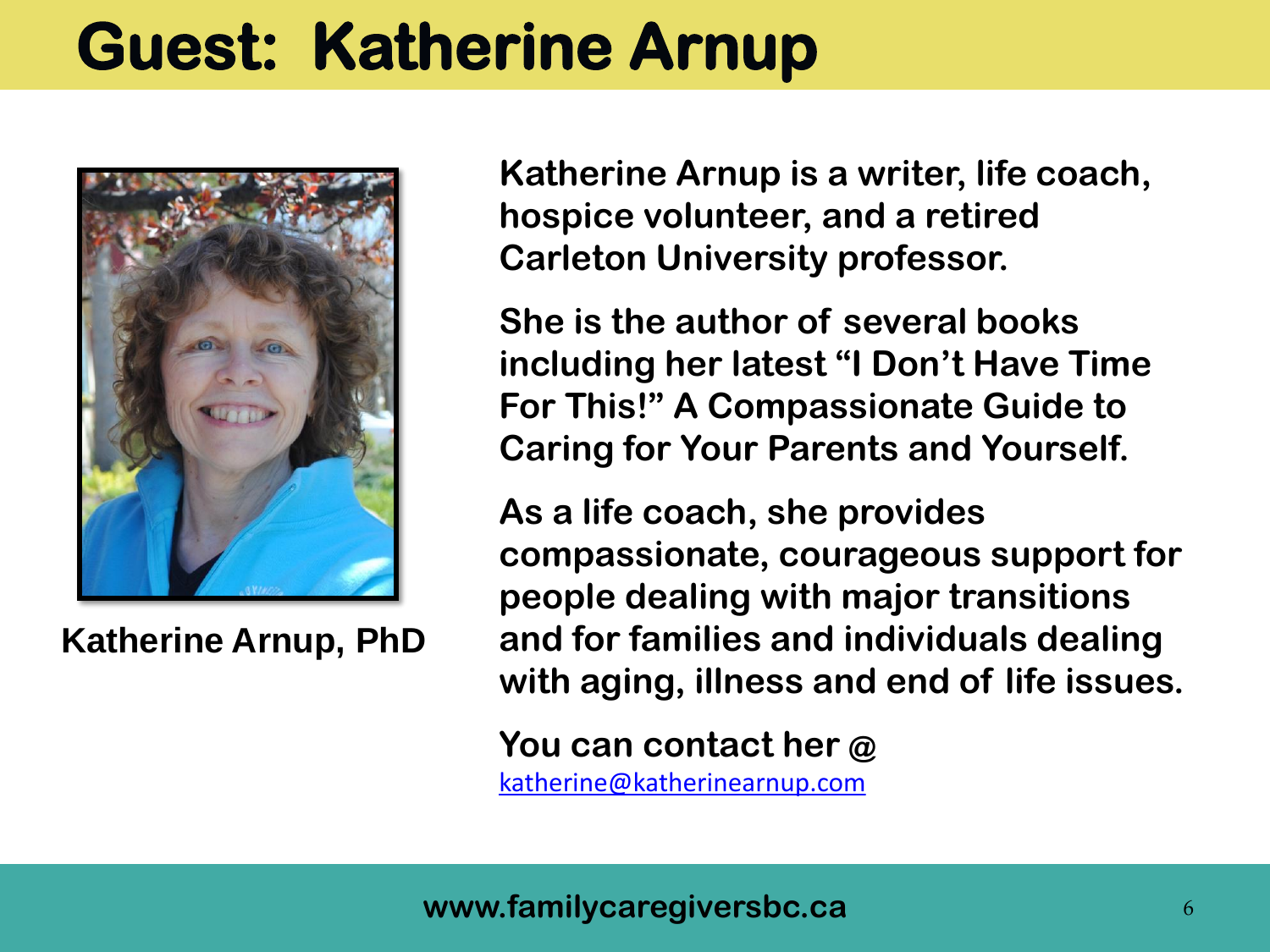### **Guests: Dr. David May & Christien Kaaij**



**Dr. David May**

**David May has been a family doctor for 25 years. His areas of focus are palliative care and pain management, mental health, and anesthesia. He is the Board Chair of the Powell River Division of Family Practice, Collaborative Services Committee member, and sits on the mental health review panel board.** 

**David has designed and teaches a palliative care and chronic pain module for physicians and registered nurses which he has implemented in Powell River.** 

**Christien Kaaij is a Project Manager and Community Developer and has been supporting Dr. May with his palliative care project since April 2015.**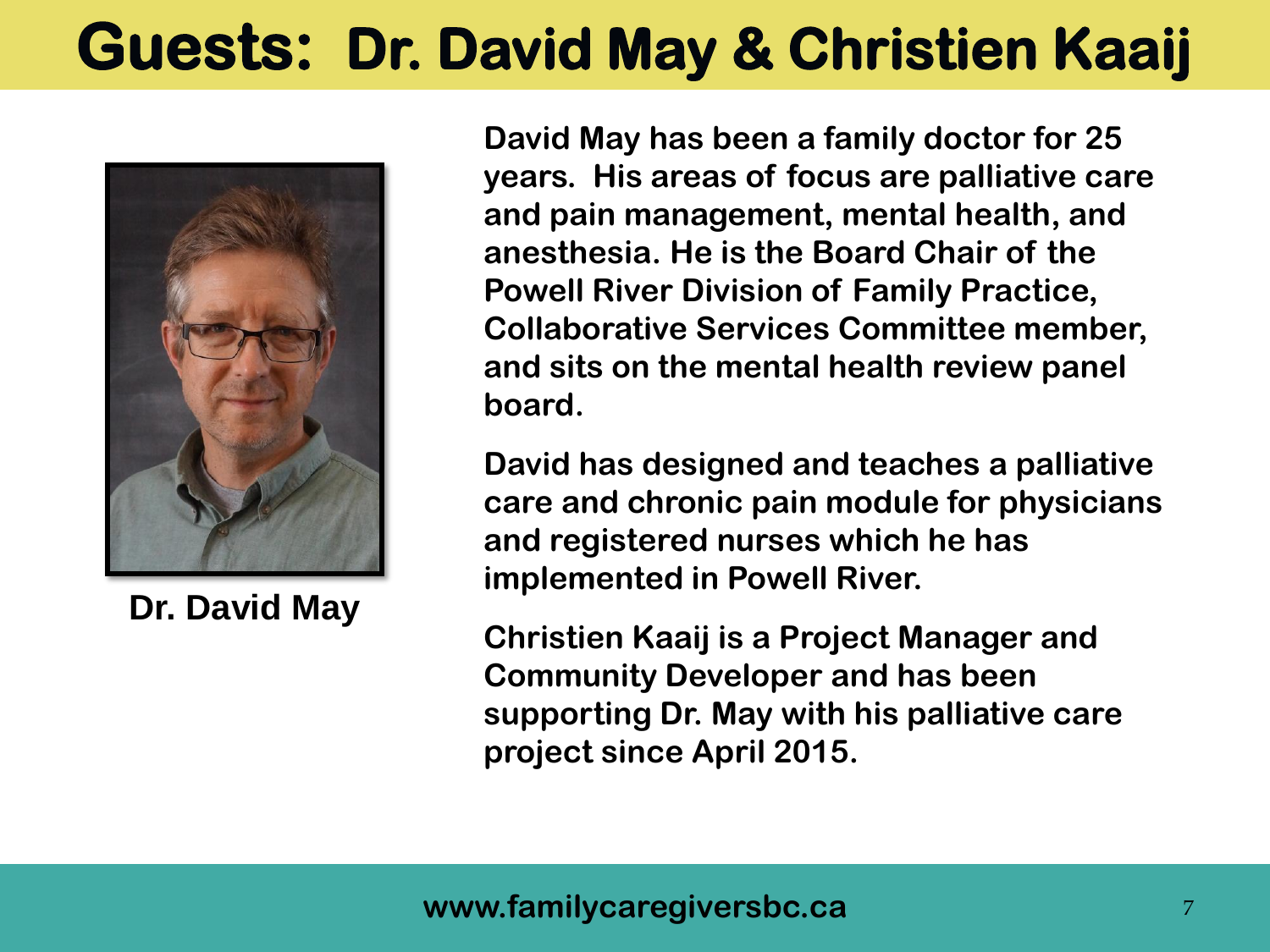### **Guest: Pat Porterfield**



**Pat Porterfield, RN, NS Palliative Care**

**Pat Porterfield has been involved in palliative care as a clinician, educator and researcher for over 35 years.** 

**She retired from her position as Regional Leader for Palliative Care at Vancouver Coastal Health in 2012. While at Vancouver Coastal Health, she was involved with initiatives to extend a palliative approach into residential care and primary care, including participation in the development of an End-of-Life Module for General Practitioners.** 

**Pat continues to educate for advance care planning and co-chairs the BC Centre for Palliative Care Advance Care Planning Public Awareness and Education Working Group.**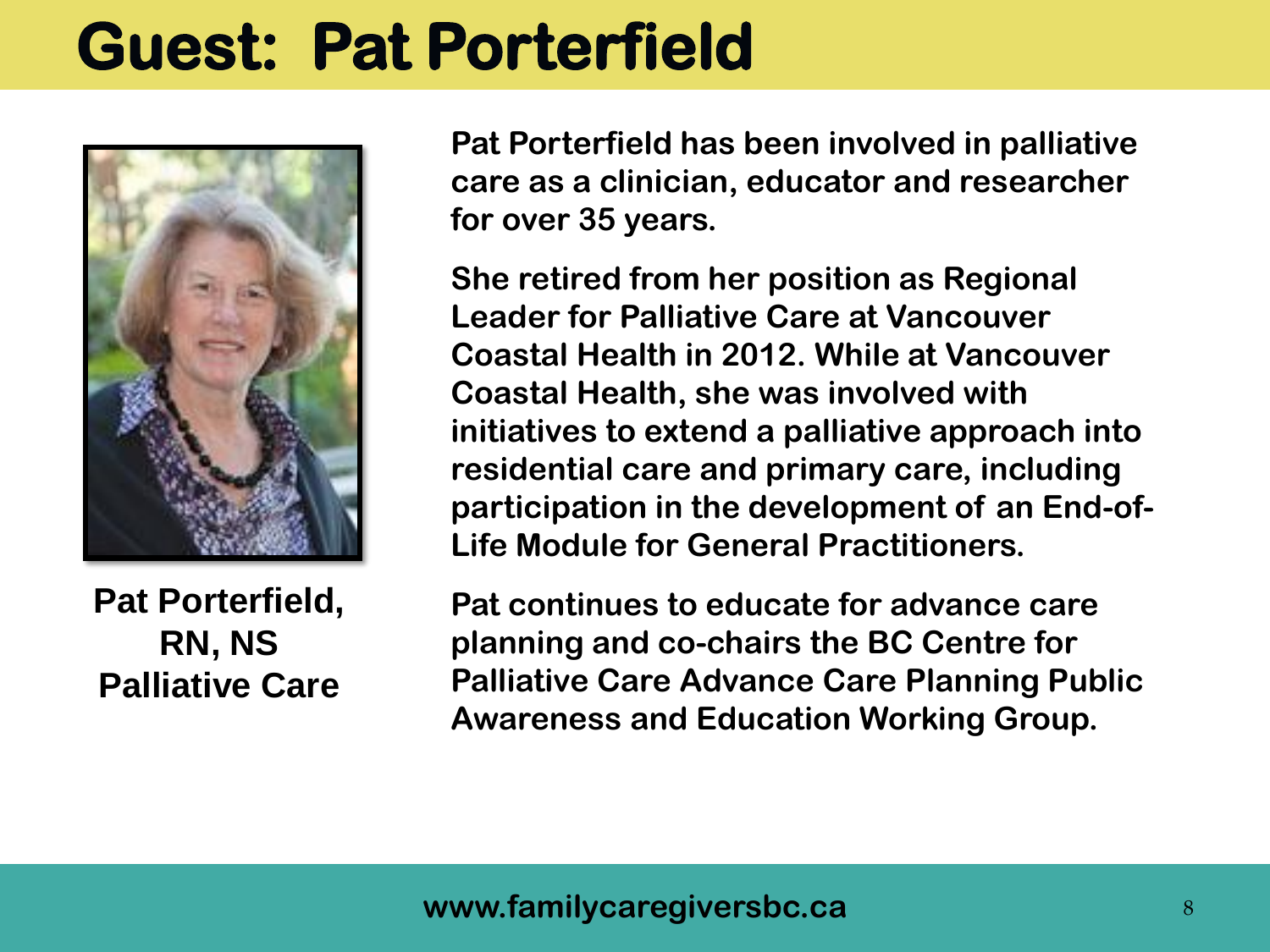## **Palliative Care Origins**

- **Inspired by the work of Cicely Saunders at St. Christopher's, Dr. Balfour Mount, a urologist and surgical oncologist, piloted a study on the needs of dying patients in Royal Victoria Hospital in Montreal in September 1973.**
- **He established a hospice-like ward within the hospital to relieve suffering and provide quality end of life care.**
- **He coined the term "palliative care" - the word "palliative" is derived from the Latin word palliare meaning "to cover or cloak" and an alternative to the word "hospice" which in French carries the stigma of a place of last resort for the poor and derelict.**
- **The pilot project featured "a consultation team to work with other hospital wards, a home-care outreach service, and a bereavement follow-up program.**
- **Dr. Mount is known as the father of palliative care in North America and has devoted himself to spreading the message of palliative care throughout his life."**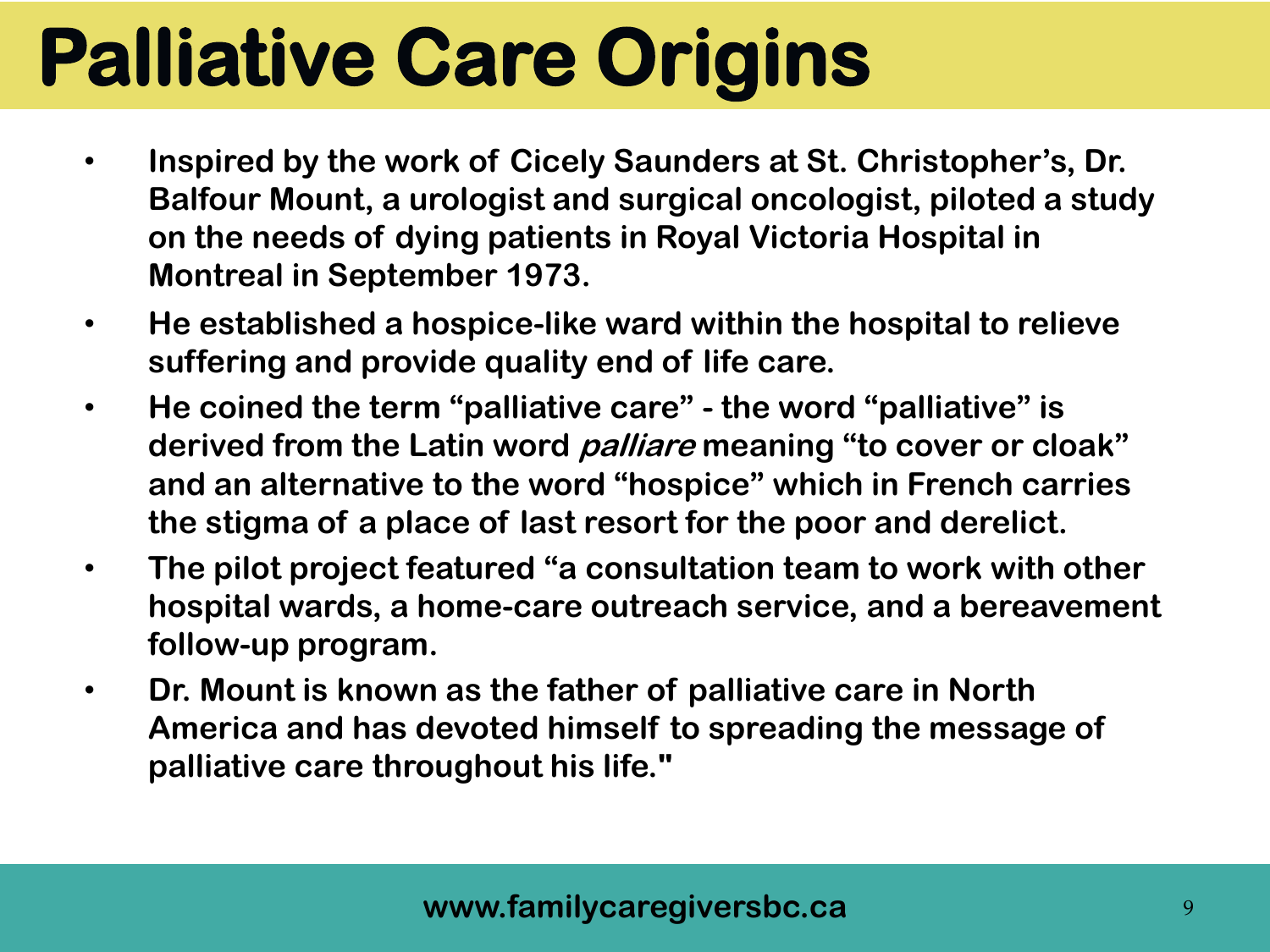## **What is Palliative Care?**

- **Palliative care improves the quality of life of patients and their caregivers facing a life-threatening illness.**
- **It focuses on the prevention and relief of suffering by early assessment and treatment of pain and problems: physical, emotional and spiritual.**



**It intends neither to speed up or delay death.**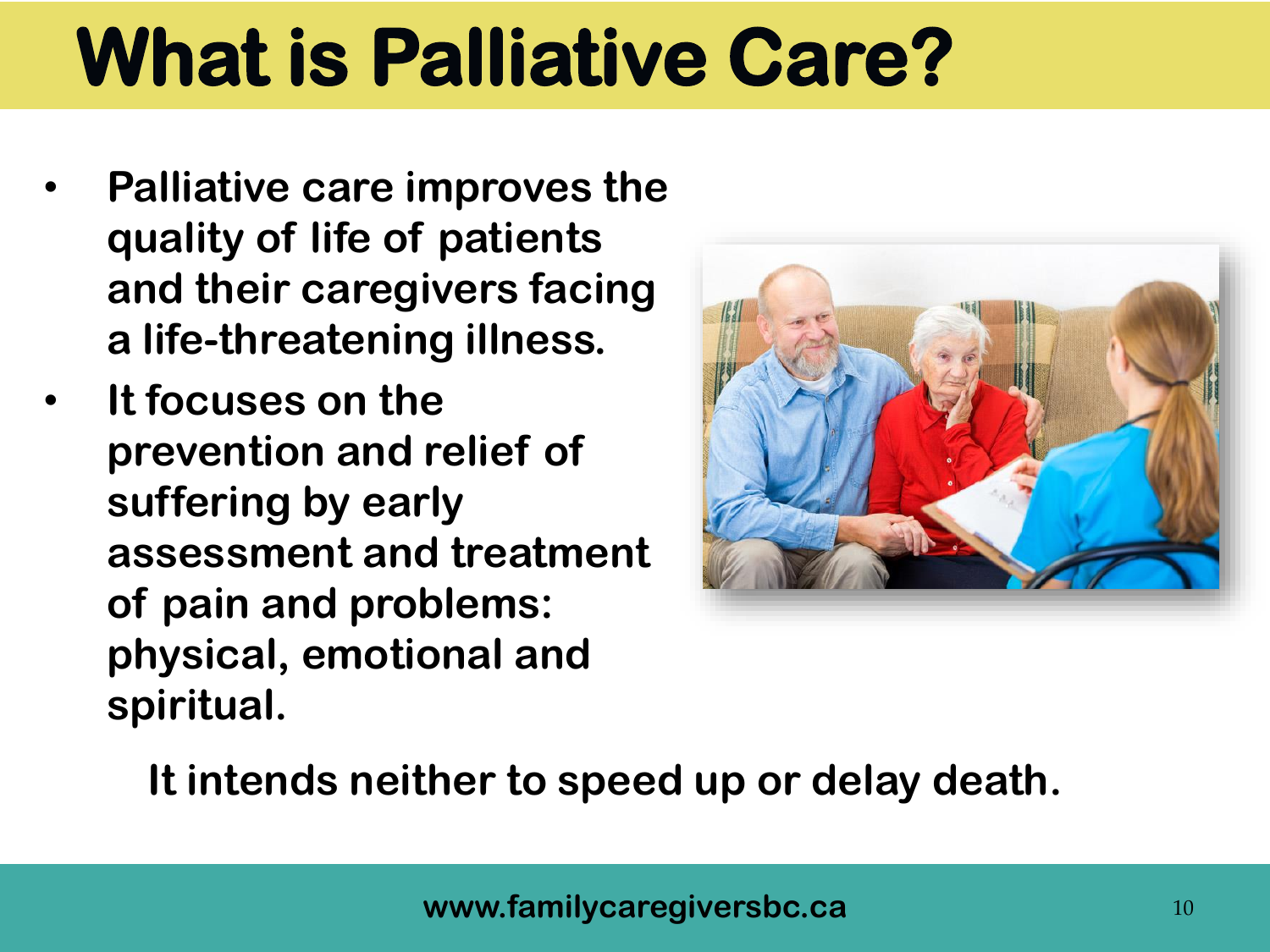## **What is Palliative Care?**

- **It focuses on care and comfort rather than cure.**
- **It consists of medical care combined with social, emotional and spiritual support.**



- **It is applied throughout the illness trajectory to help relieve suffering, improve the quality of life, engage people in their care, potentially prolong life and strive for a comfortable death.**
- **It can be provided in many settings: home, facilities and in-patient units.**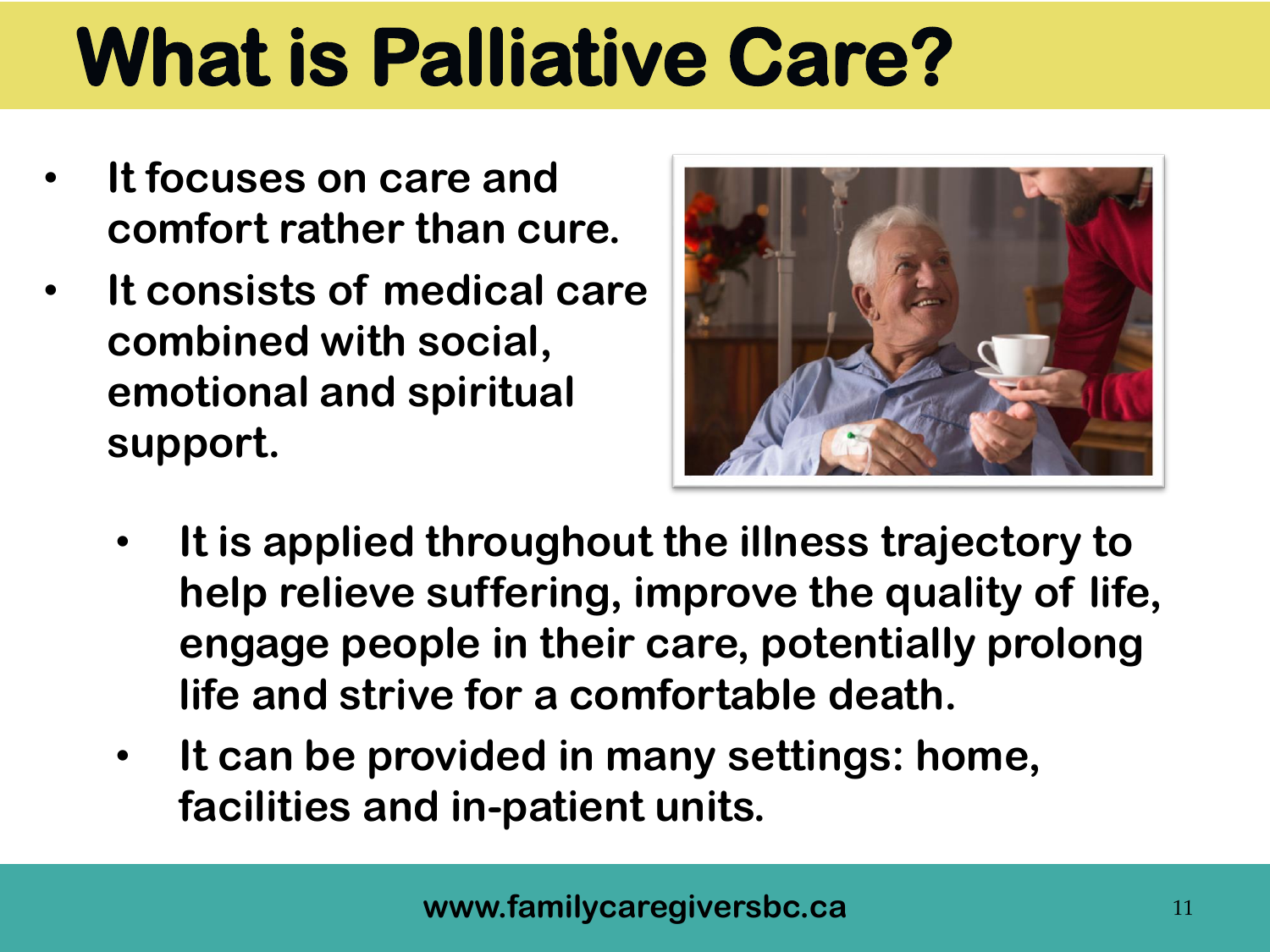## **What is Hospice Palliative Care?**

- **Hospice palliative care is a term often used interchangeably with palliative care.**
- **The principles and norms of practice are the same - to relieve suffering and improve quality of life throughout the illness and bereavement experience, so patients and families can realize their full potential to live even when they are dying.**
- **The physical location of a " residential hospice" is usually a community-based facility.**
- **Hospice Societies across BC provide a wide variety of programs and services https://bchpca.org/.**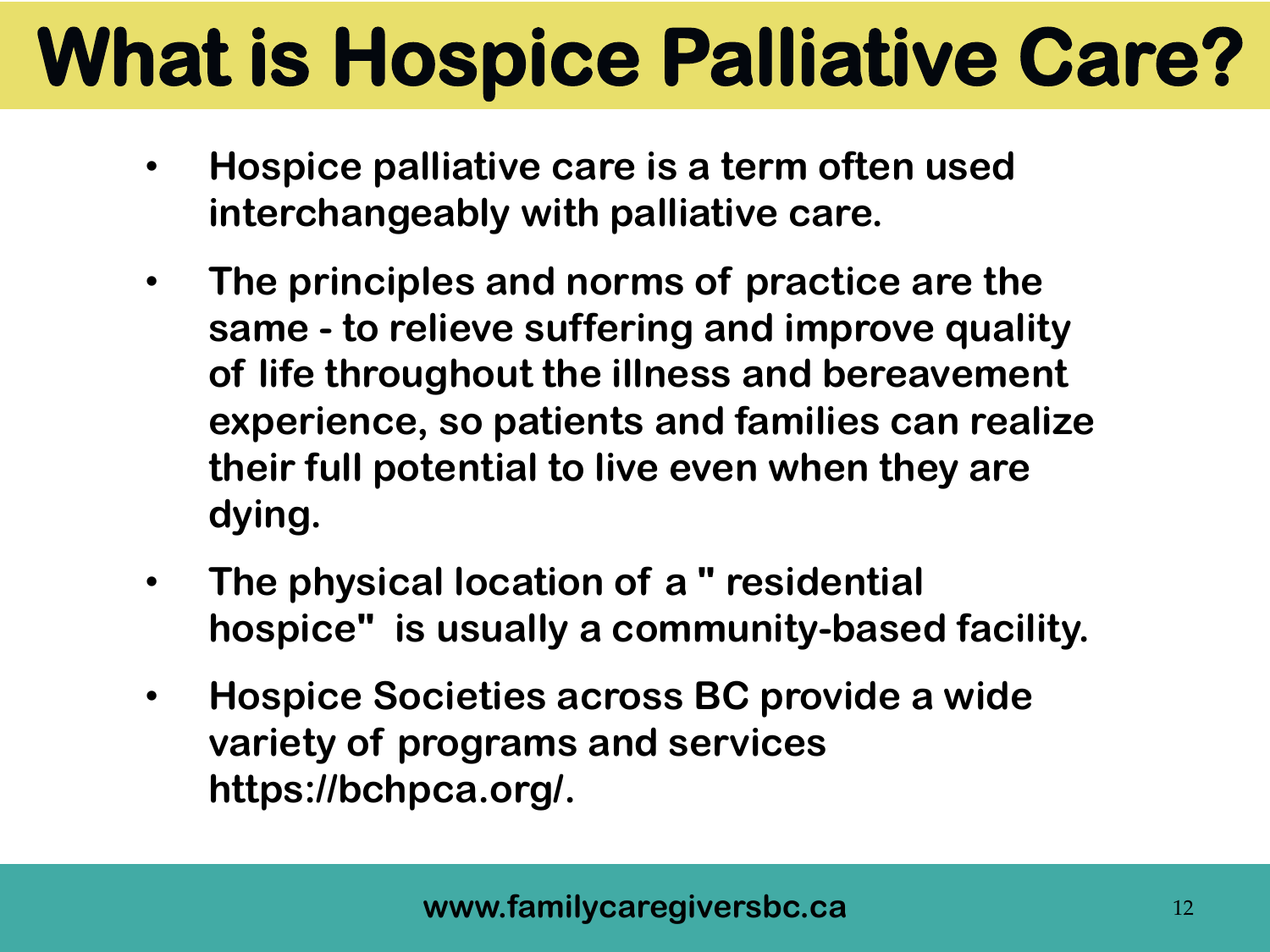## **Is Your Loved One Palliative?**

- **Does he or she have a life-threatening illness and…**
	- **Symptoms that impact his/her activity level or quality of life**
	- **Difficult side effects from treatments**
	- **Needs help making medical decisions about treatment options**
	- **Needs help coping with the stress**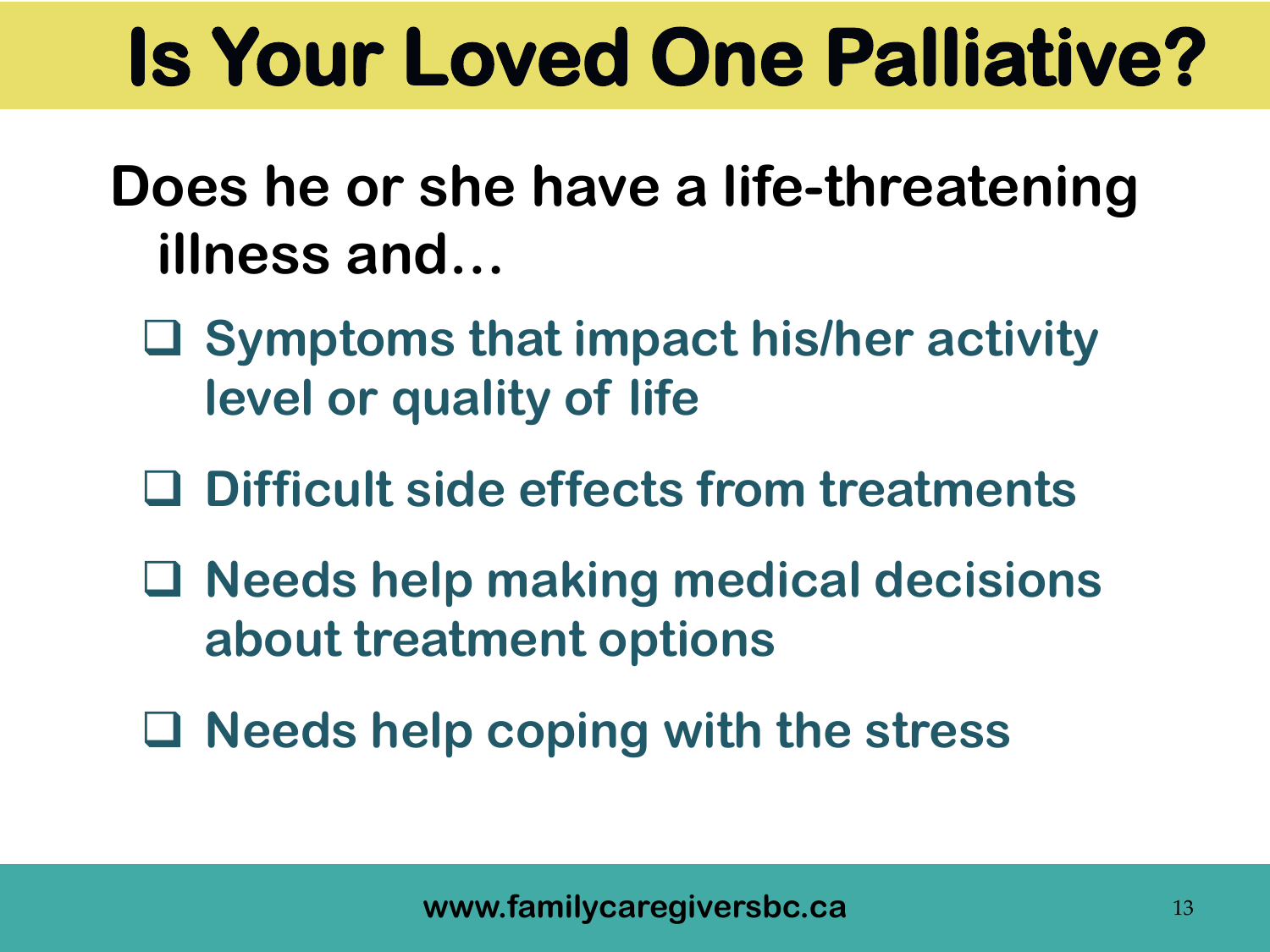## **Two Life Journeys**



#### **www.familycaregiversbc.ca** 14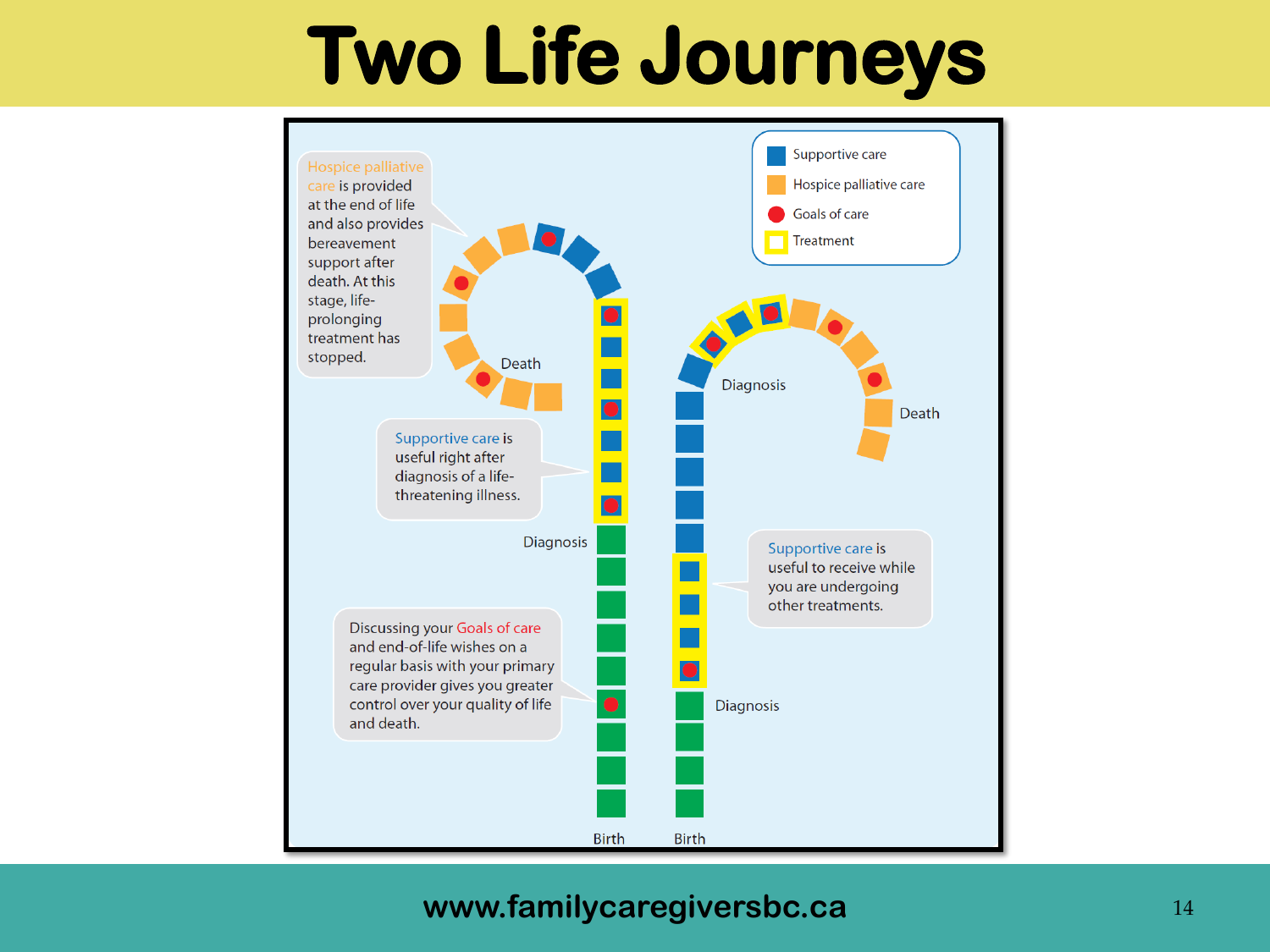## **All Care Support Program**



### **www.familycaregiversbc.ca family of the state of the state of the state of the state of the state of the state of the state of the state of the state of the state of the state of the state of the state of the state of t**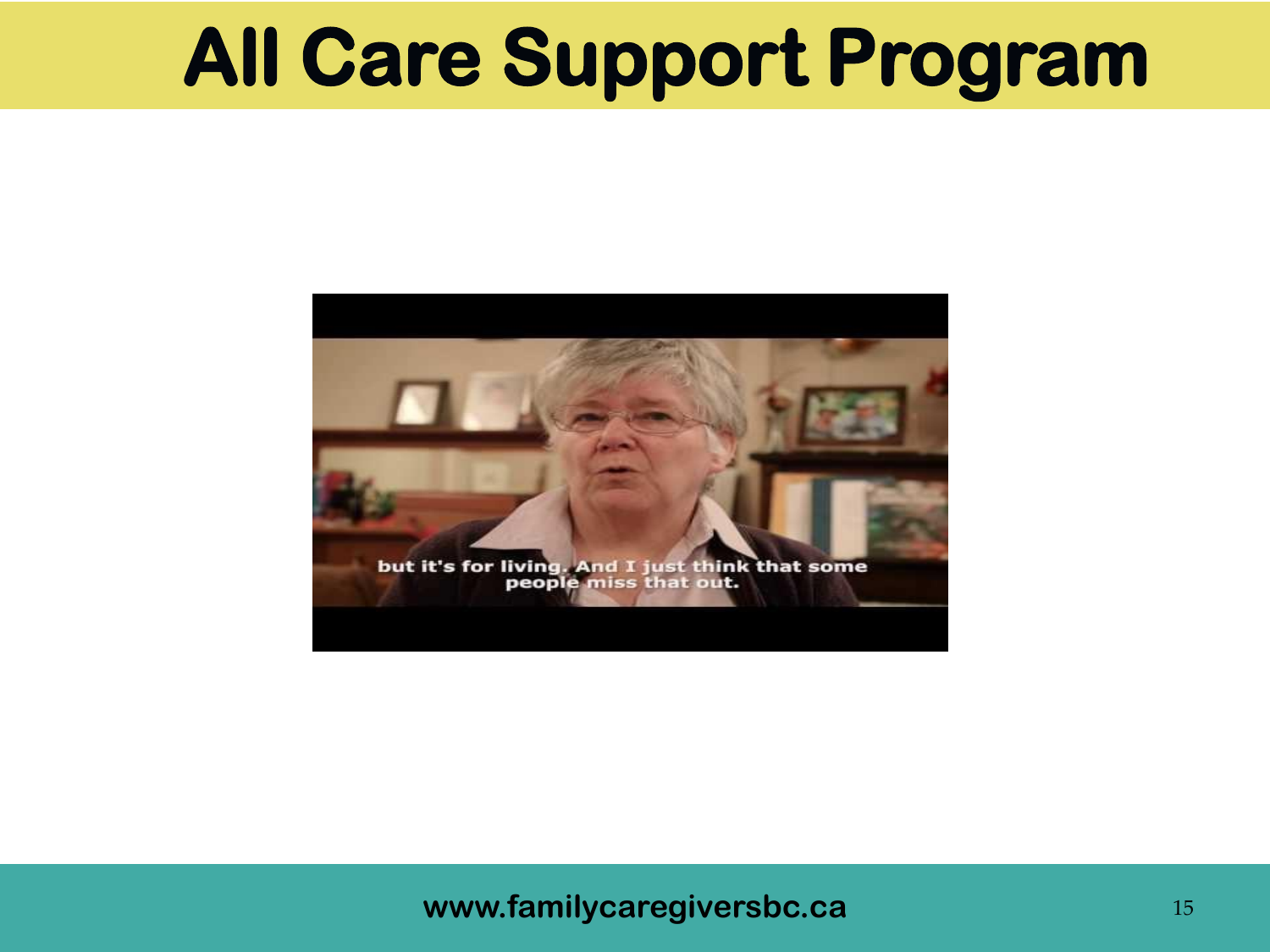## **Palliative Care Process**

- **Discuss with your care recipients physician.**
- **If the physician thinks your care recipient has a life expectancy of 6 months, a Palliative Care Benefits Program (PCBP) registration form will be prepared.**
- **Under PCBP – costs for equipment, supplies and drugs are covered.**
- **Be prepared for a visit from Home & Community Care.**
- **HCC will complete an "intake" and care plan outlining things like the frequency of visits.**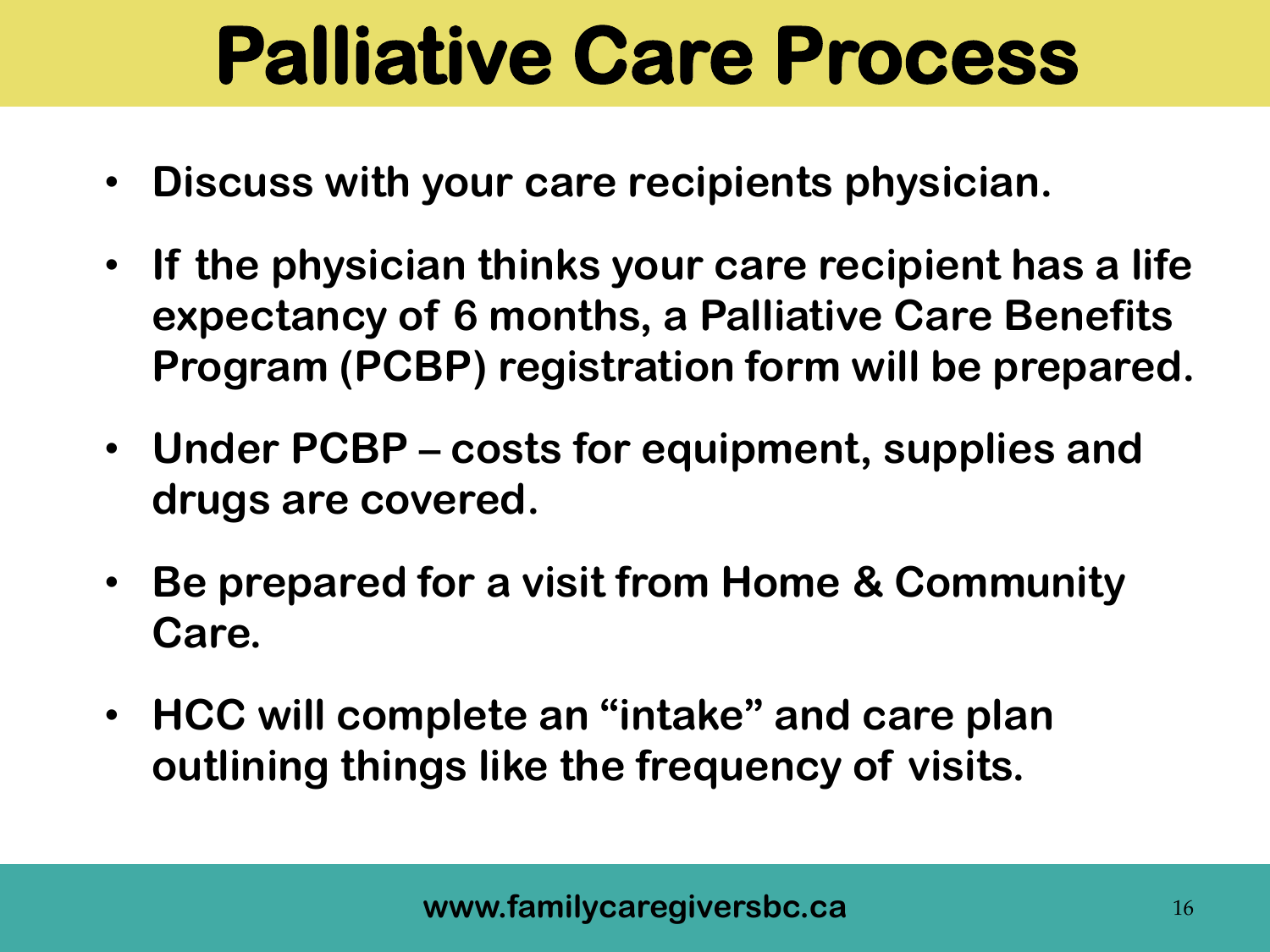## **Why It Matters**

- **Caregivers need to be aware of palliative care services.**
- **Needs change as illness progresses.**
- **Well-informed caregivers are better able to care for their loved ones and have a more positive experience.**

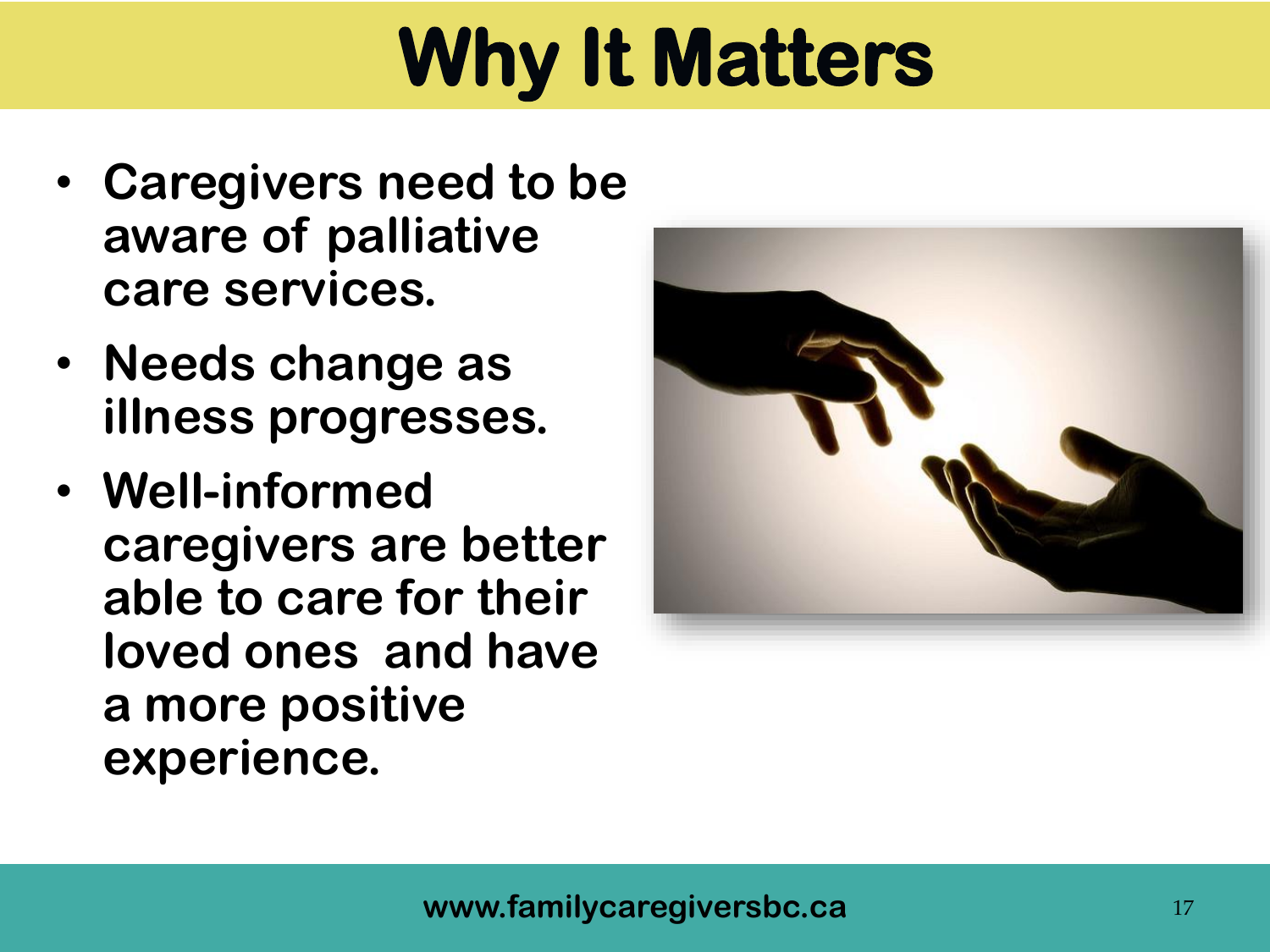## **What You Need to Know**

### **Goals**

- **Your loved one's goals around care and treatment.**
- **It is important for health care providers to know your care recipient's wishes around quality of life and death.**
- **This will be an ongoing discussion with your primary care provider as palliative care works with regular treatment.**

### **Information & Resources**

- **You need to know where to get information to ensure the best care for your care recipient.**
- **You need to know where to get support for YOU.**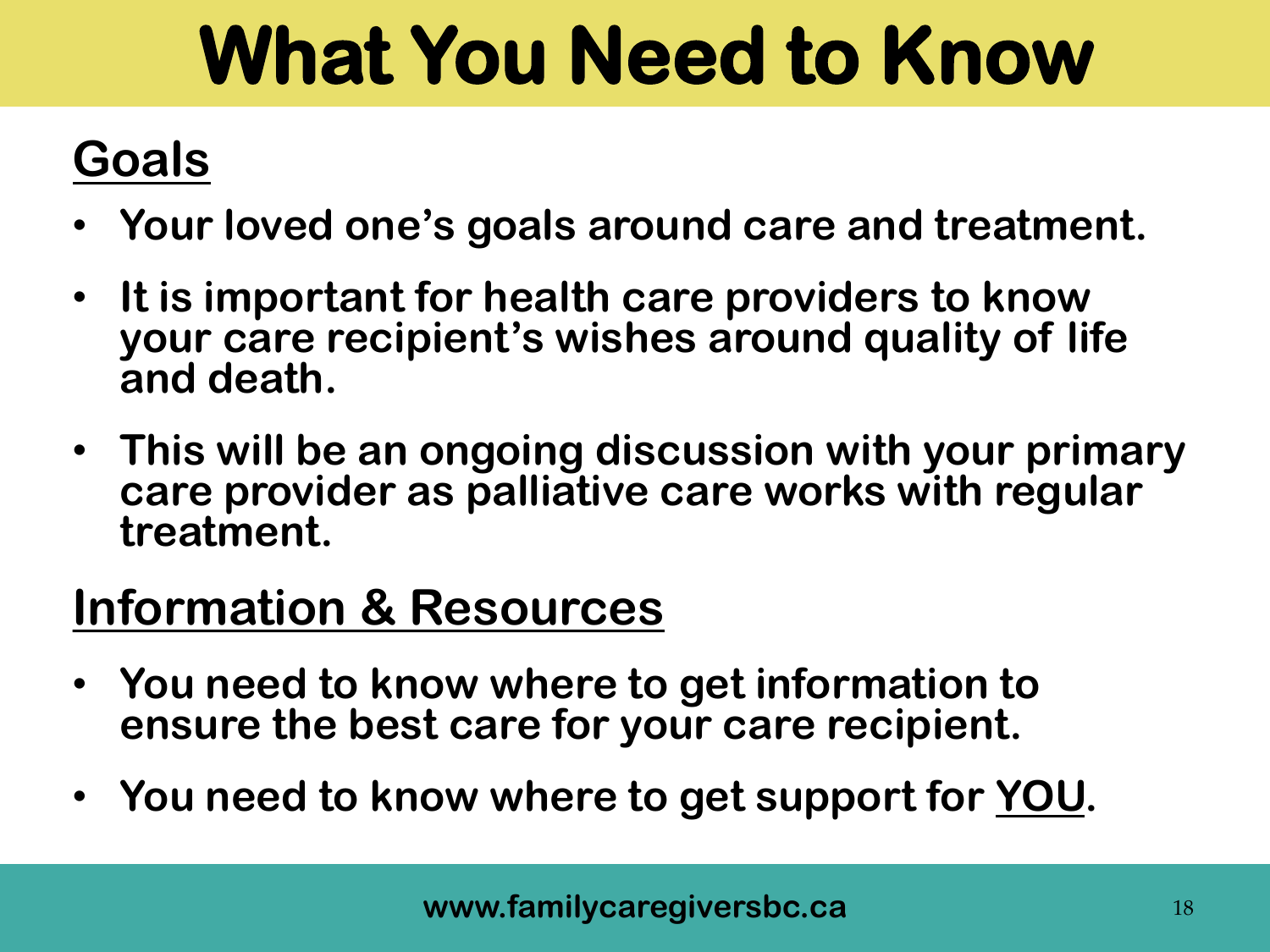## **Topics to Explore**

- **How to communicate with your loved one's physician**
- **The illness trajectory**
- **Symptom management options**
- **Accessing health services**
- **Using medical equipment**
- **Compassionate leave, Advance Care Planning, legal services, etc.**
- **Caregiver coping strategies**

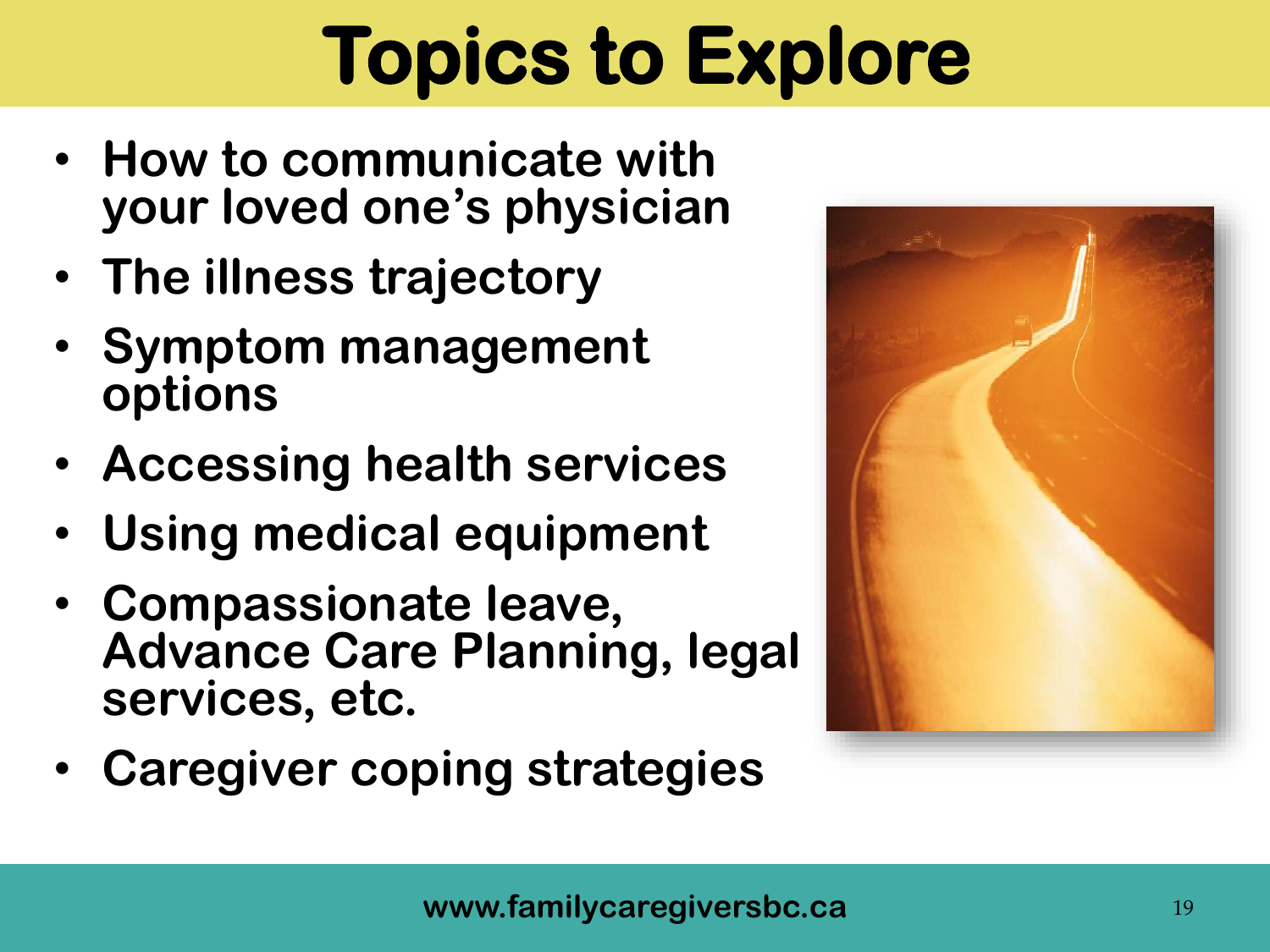## **Where To Go For Help**

| <b>TOPIC</b>                             | <b>CONTENT</b>                                                                                  | <b>HELP</b>                                                                                      |
|------------------------------------------|-------------------------------------------------------------------------------------------------|--------------------------------------------------------------------------------------------------|
| How do $I_{\cdots}$ ?                    | Information and referral,<br>community resources.                                               | • Family Caregivers of BC<br>Support Line: 1-877-520-3267<br>• Home Care Nurse, Social<br>Worker |
| What did the doctor mean?                | The medical picture; medication<br>anxieties; myths about morphine;<br>what "dying" looks like. | • Primary Care Physician<br>• Health Care Specialists                                            |
| <b>Wading through the legal</b><br>stuff | Wills, power of attorney, advanced<br>directives, funeral planning, etc.                        | • Nidus website www.nidus.ca                                                                     |
| Am I going out of my mind?               | The LOSS and GRIEF you are<br>experiencing takes a huge toll.                                   | • Family Caregivers of BC<br>Support Line: 1-877-520-3267<br>• Caregiver Support Group           |
| Am I doing this right?                   | Feeding, moving, handling,<br>equipment                                                         | • Home Care Nurse,<br>Physiotherapist, Occupational<br><b>Therapist</b>                          |
| <b>What about ME?</b><br>်စ့်            | What does this experience mean to<br>me? Stress management & self-<br>care.                     | • Family Caregivers of BC<br>Support Line: 1-877-520-3267<br>• Social worker / Counsellor        |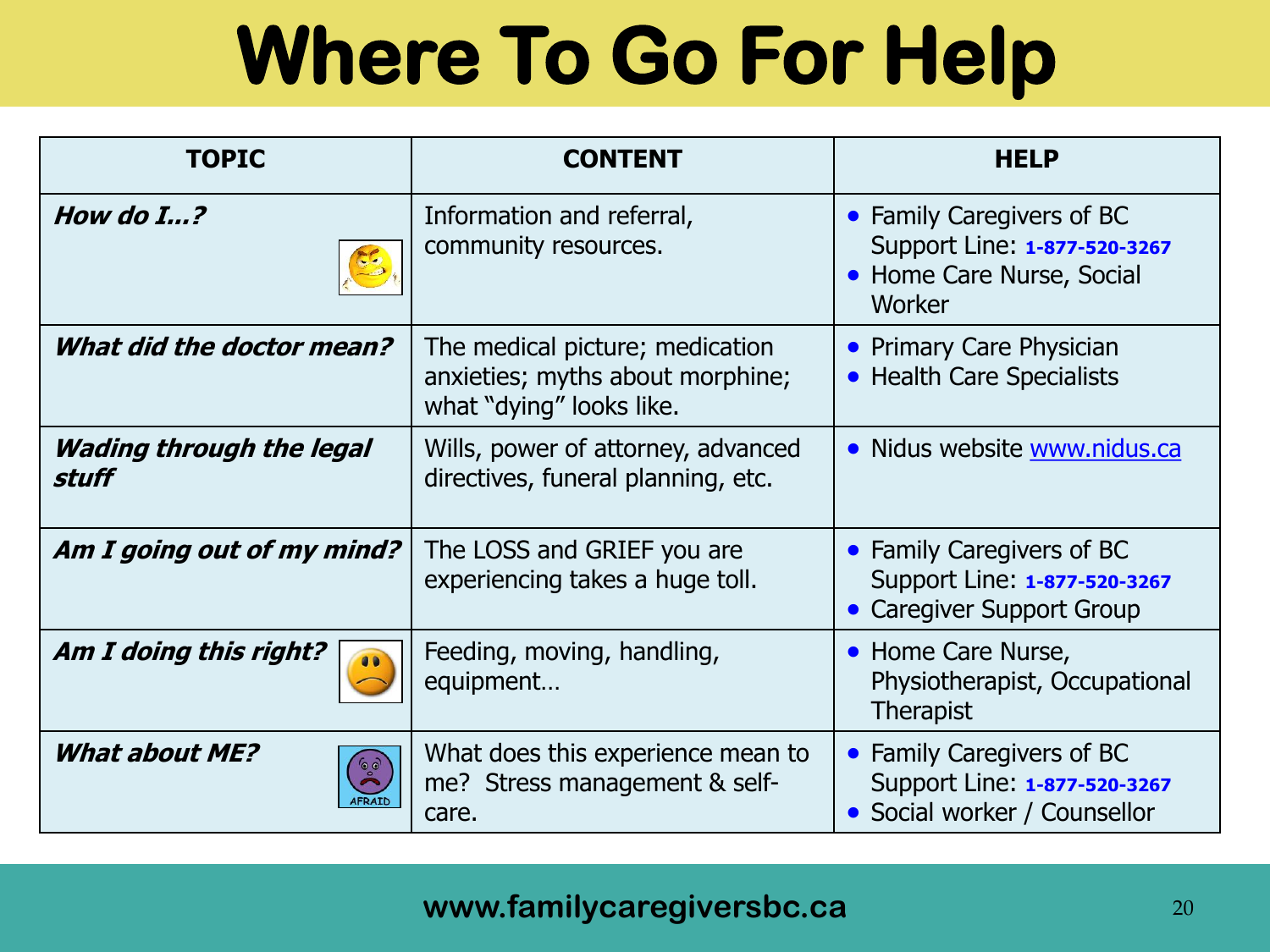### **Resources**

#### **BC Centre for Palliative Care**

**<http://www.bc-cpc.ca/cpc/>**

#### **BC Hospice Palliative Care Association**

**<https://bchpca.org/> Canadian Hospice Palliative Care Association <http://www.chpca.net/> <http://www.chpca.net/family-caregivers/faqs.aspx>**

#### **Canadian Virtual Hospice**

**[http://www.virtualhospice.ca/en\\_US/Main+Site+Navigation/Home.aspx](http://www.mygrief.ca/)**

**<http://www.mygrief.ca/>**

#### **Change Foundation**

**<http://www.changefoundation.ca/>**

#### **Katherine Arnup – website**

**<http://katherinearnup.com/>**

#### **Nidus Registry**

#### **[http://nidus.ca](http://nidus.ca/)**

#### **Powell River Hospice Palliative Care Resource**

**[http://prhospice.org](http://prhospice.org/)**

#### **Speak Up Website – National Advance Care Planning**

**<http://www.advancecareplanning.ca/>**

#### **Support to Talk About End of Life Wishes**

**[http://theconversationproject.org](http://theconversationproject.org/)**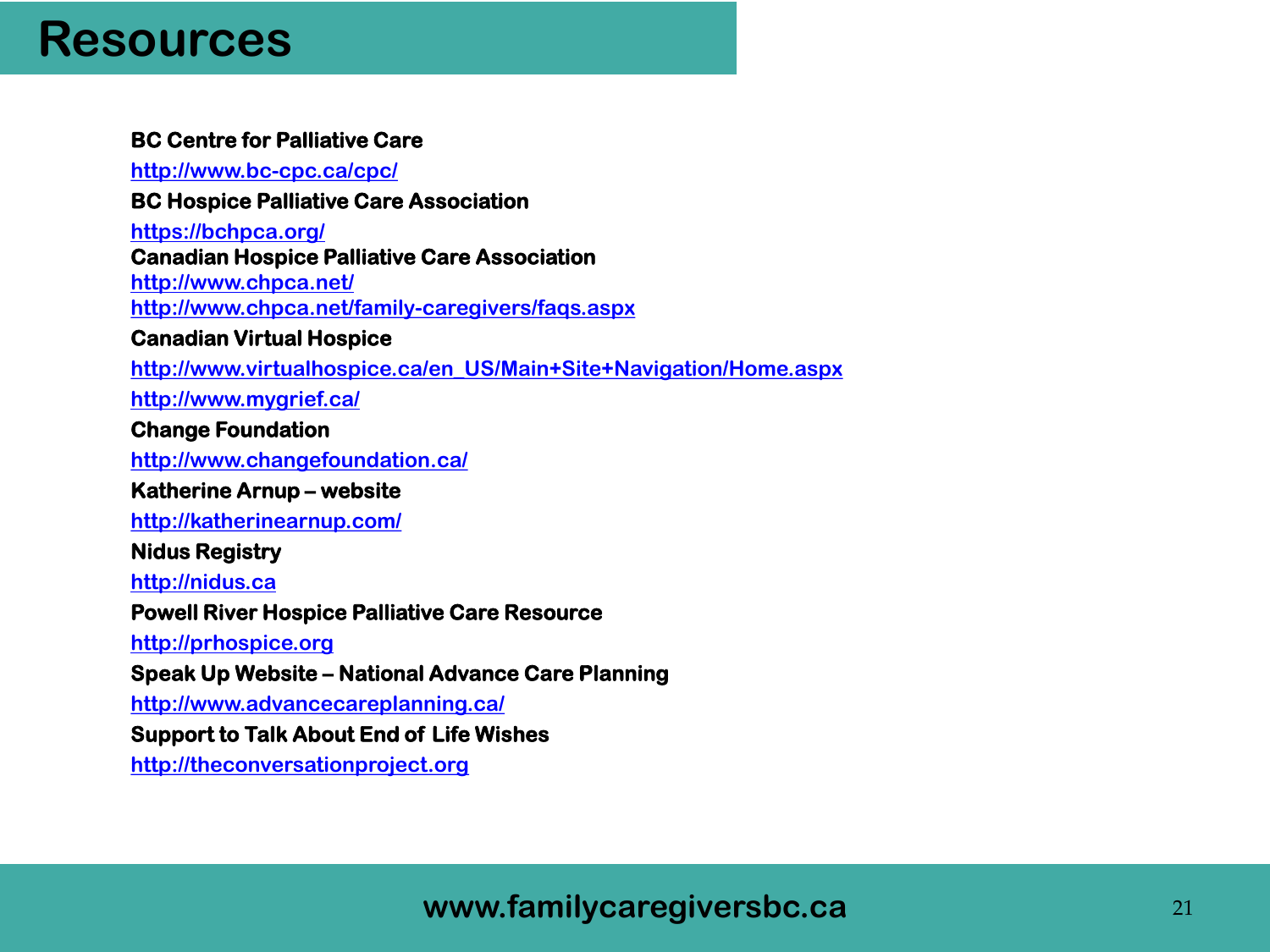## **Caregiver Questions**



**www.familycaregiversbc.ca** 22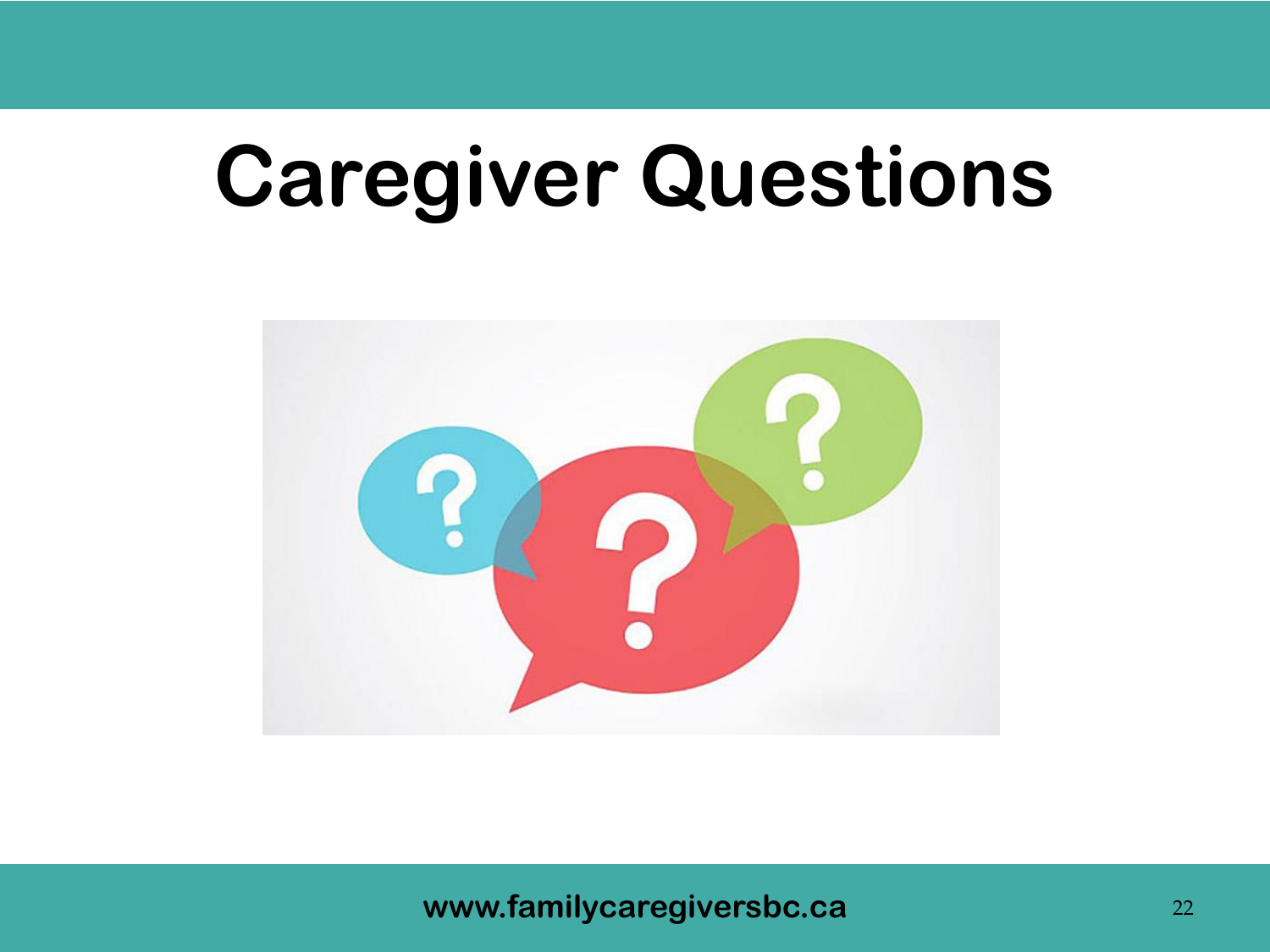## **Caregiver Questions**

- **What would be the benefits of Palliative Care?**
- **My partner is not ready for palliative care, as he/she is not dying yet.**
- **What do they do differently when people get Palliative Care, compared to regular care?**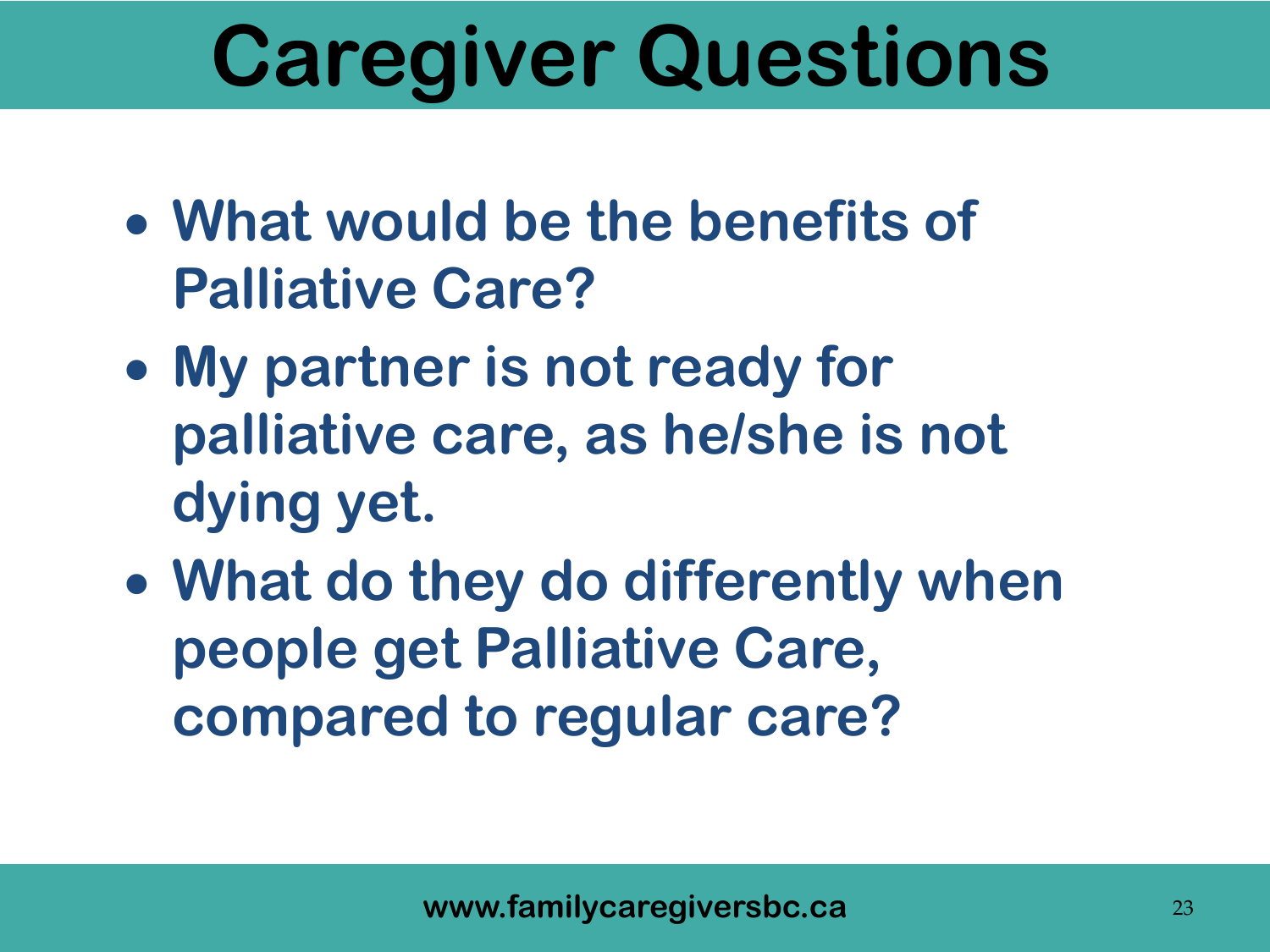## **Caregiver Questions**

- **Where would we get it?**
- **Isn't my physician already providing it?**
- **Don't they stop treatment when we get Palliative Care?**
- **Who pays for palliative care?**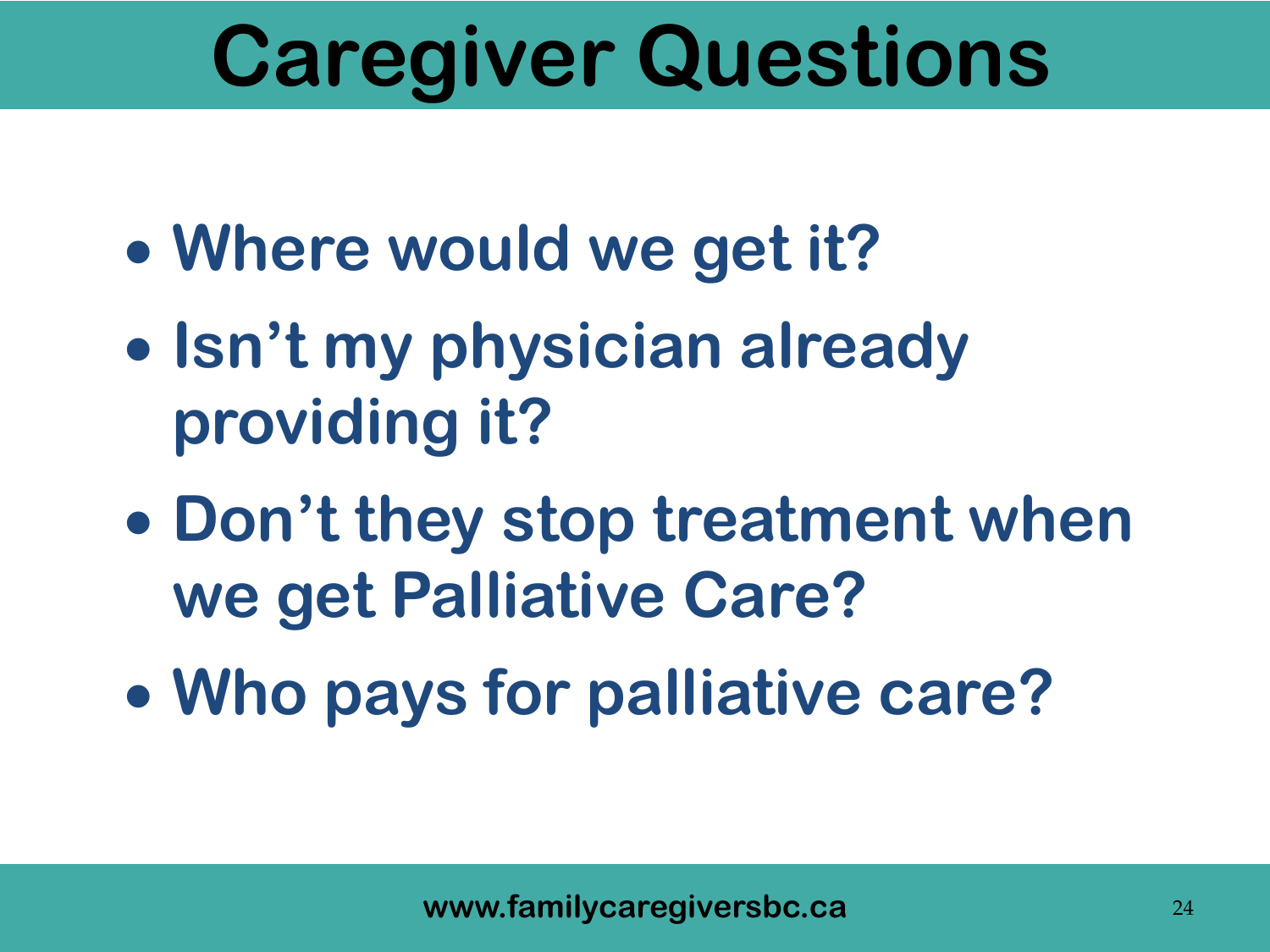## **Webinar Action List**

### **As a result of this webinar I will:**



**Visit [www.familycaregiversbc.ca](http://www.familycaregiversbc.ca/) for additional resources on relevant caregiving topics.**